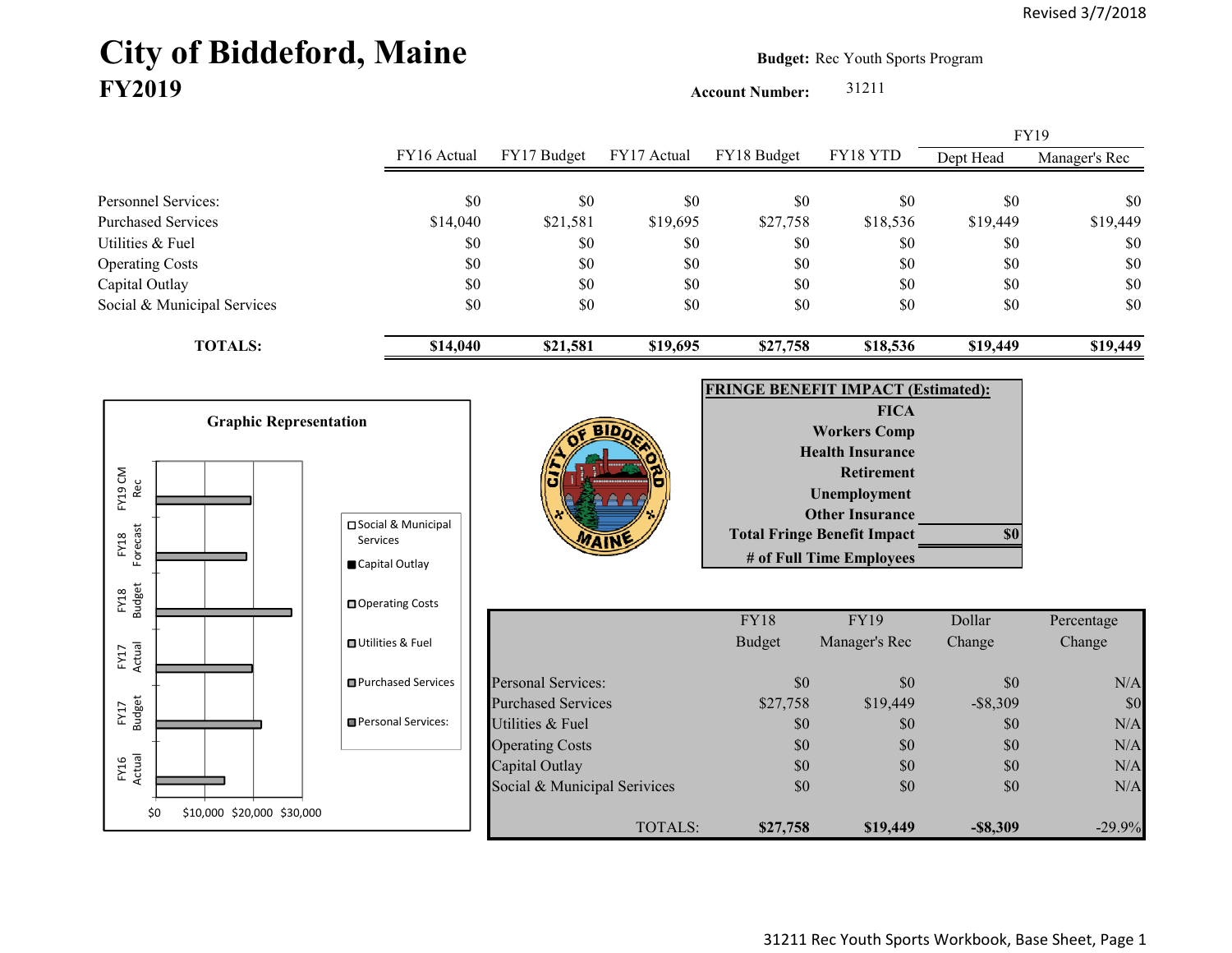## Purchased Services

| Account |                                   | FY16     | FY17     | FY17     | <b>FY18</b> | <b>FY18</b>  | <b>FY19</b> |           |
|---------|-----------------------------------|----------|----------|----------|-------------|--------------|-------------|-----------|
| Number  | Description                       | Actual   | Budget   | Actual   | Budget      | YTD 02/28/18 | Dept Head   | Mgr's Rec |
|         | 60365 Recreation Programs Expense | \$14,040 | \$21,581 | \$19,695 | \$27,758    | \$18,536     | \$19,449    | \$19,449  |
| Totals  |                                   | \$14,040 | \$21,581 | \$19,695 | \$27,758    | \$18,536     | \$19,449    | \$19,449  |